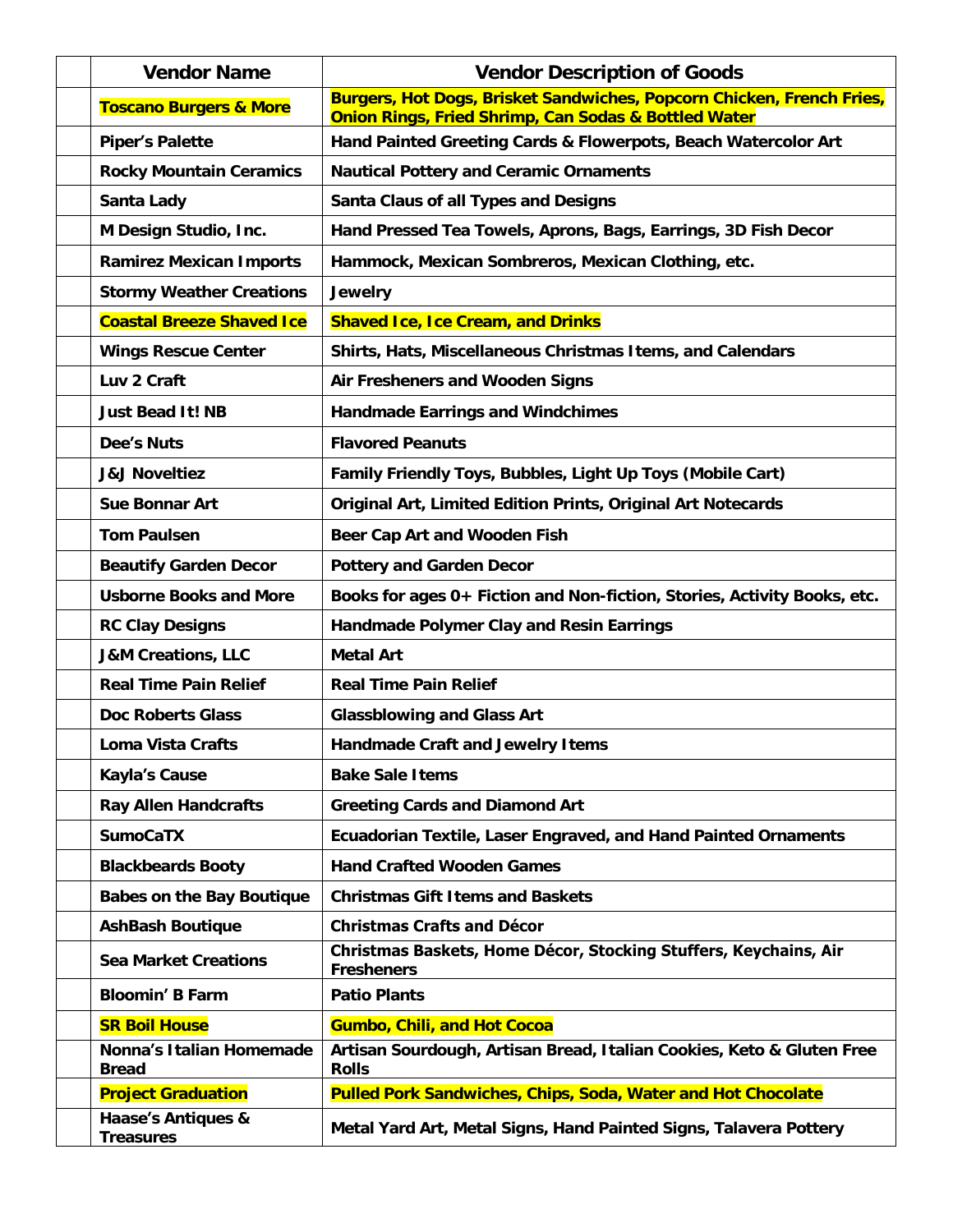| Dragons Wing Art                                       | Original Paintings of Our Area, Humorous Signs, Nautical Décor, Hand<br>Made Wind Chimes, Hawaiian Shirts |
|--------------------------------------------------------|-----------------------------------------------------------------------------------------------------------|
| Macrame Hideaway                                       | Macrame                                                                                                   |
| VFW Post 3904                                          | <b>Various VFW Items for Sale</b>                                                                         |
| Ocean Wash                                             | Wood Burning Signs and Cheesecake                                                                         |
| <b>Desert Flower</b>                                   | Handbags, Jewelry, Accessories, and Plants                                                                |
| <b>Aguas Frescas de Tejas</b>                          | <b>Aguas Frescas and Drinks</b>                                                                           |
| Loretta's Crosses                                      | Handmade crosses with Shell Inserts and Spices                                                            |
| <b>Aransas County Livestock</b><br><b>Booster Club</b> | <b>Raffle Tickets</b>                                                                                     |
| <b>Midnight Moon Botanicals</b>                        | Organic, All-Natural Home and Body Products                                                               |
| <b>Karen's Kolaches</b>                                | Kolaches, Pumpkin Bread, Lemon Bread, Banana Bread, Cookies,<br>Candy                                     |
| <b>Splendor in Glass</b>                               | Hand Painted Glass: Wine, Margarita, Martini, Bowls, Vases,<br>Ornaments                                  |
| <b>Reflection Church</b>                               | Free Face Painting, Hot Chocolate, Cake Kit Giveaway, Nativity Craft,<br><b>Photo Prop</b>                |
| Peggy Burnezky                                         | <b>Tumbled Glass Wind Chimes</b>                                                                          |
| Mary Kay                                               | <b>Mary Kay Cosmetics</b>                                                                                 |
| Loving Life with Scentsy                               | <b>Scented Wax and Warmers</b>                                                                            |
| <b>Tree &amp; Tumble</b>                               | Charcuterie Boards, Tumblers, Wooden Utensils, Freshies, Ornaments,<br>and Earrings                       |
| <b>Mike's Ocean Nuggets</b>                            | <b>Seafood Truck</b>                                                                                      |
| <b>Gold Rush</b>                                       | Women's Accessories: Hats, Headbands, and Scarves                                                         |
| Birder's Bazaar & More,<br>Inc.                        | Wreaths, Apparel, Pecan Oil, and Binoculars                                                               |
| Art Sea by Dee                                         | <b>Acrylic Pour Painting</b>                                                                              |
| V. Rose Pottery                                        | Wheel Thrown, Hand Built Pottery                                                                          |
| <b>United Healthcare</b>                               | <b>United Healthcare Medicare Plans</b>                                                                   |
| Dottie's Cookie Jar                                    | Baked Goods, Handmade Angel Jewelry, and Crafts                                                           |
| <b>Morning Grace</b>                                   | Clothing, Jewelry, and Accessories                                                                        |
| <b>Akin's Attic</b>                                    | Sports Cards, Memorabilia, Autographs, Vintage Toys and Collectibles                                      |
| Look At That                                           | Hand Painted Greeting Cards, Wood Art, Resin Art, Bookmarks,<br>Keychains, and Christmas Decor            |
| Rayo Welding                                           | <b>Handmade Furniture</b>                                                                                 |
| <b>Loving Garden Art</b>                               | <b>Succulent Terrariums and Garden Signs</b>                                                              |
| Jenny's Kitchen                                        | Sausage & Peppers, Texas Cheese Steak, Drinks and Chips                                                   |
| <b>Daisy's Tropical Nursery</b>                        | <b>Desert Roses</b>                                                                                       |
| <b>Brit's Freshie Farm</b>                             | Handmade Car Freshies, Vent Clips, and Car Charms                                                         |
| <b>How Very Swank</b>                                  | Hand Crafted Seashell Ornaments, Wreaths, Shell Art, Rustic<br>Metal/Wood Signs                           |
| Mi Tierra Imports                                      | Mexican Metal Art, Clay Pottery, and Talavera                                                             |
| <b>TNJ Treasures</b>                                   | Christmas Candles, T-shirts, Cutting Boards, Christmas PJs & Slippers                                     |